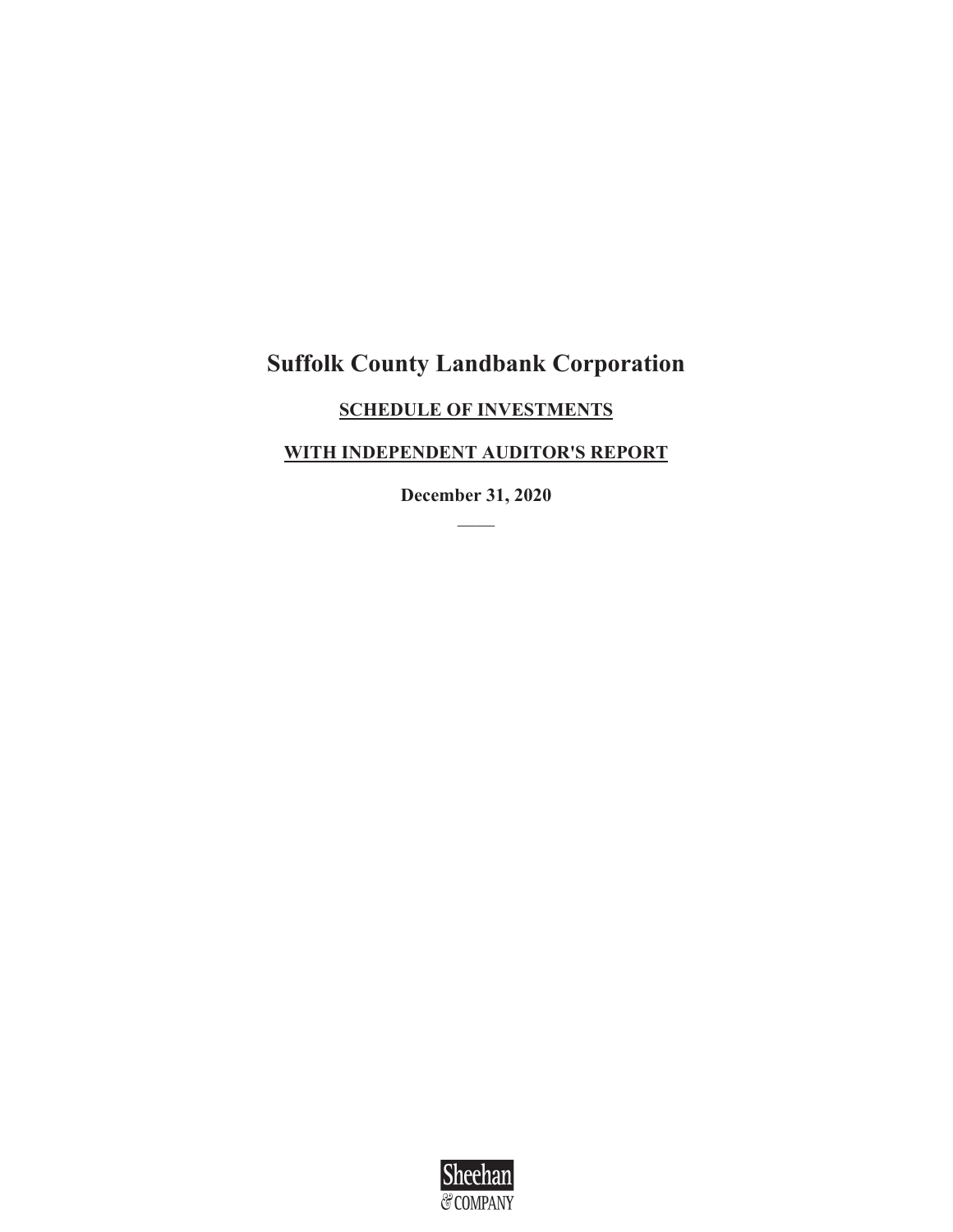#### **TABLE OF CONTENTS**

**PAGE** 

# INDEPENDENT AUDITOR'S REPORT . . . . . . . . . . . . . . . . . . . . . . . . . . . . . . . . . . . . . . . 1-2 INDEPENDENT AUDITOR'S REPORT ON INTERNAL CONTROL OVER REPORTING OF THE SCHEDULE OF INVESTMENTS AND ON COMPLIANCE AND OTHER MATTERS BASED ON AN AUDIT OF THE SCHEDULE OF INVESTMENTS PERFORMED IN ACCORDANCE WITH GOVERNMENT AUDITING STANDARDS . . . . . . . . . . . . . . . . . . . . . . . . . . . . . 3-4 SCHEDULE OF INVESTMENTS . . . . . . . . . . . . . . . . . . . . . . . . . . . . . . . . . . . . . . . . . . . . 5 NOTES TO SCHEDULE OF INVESTMENTS . . . . . . . . . . . . . . . . . . . . . . . . . . . . . . . . . . 6-8

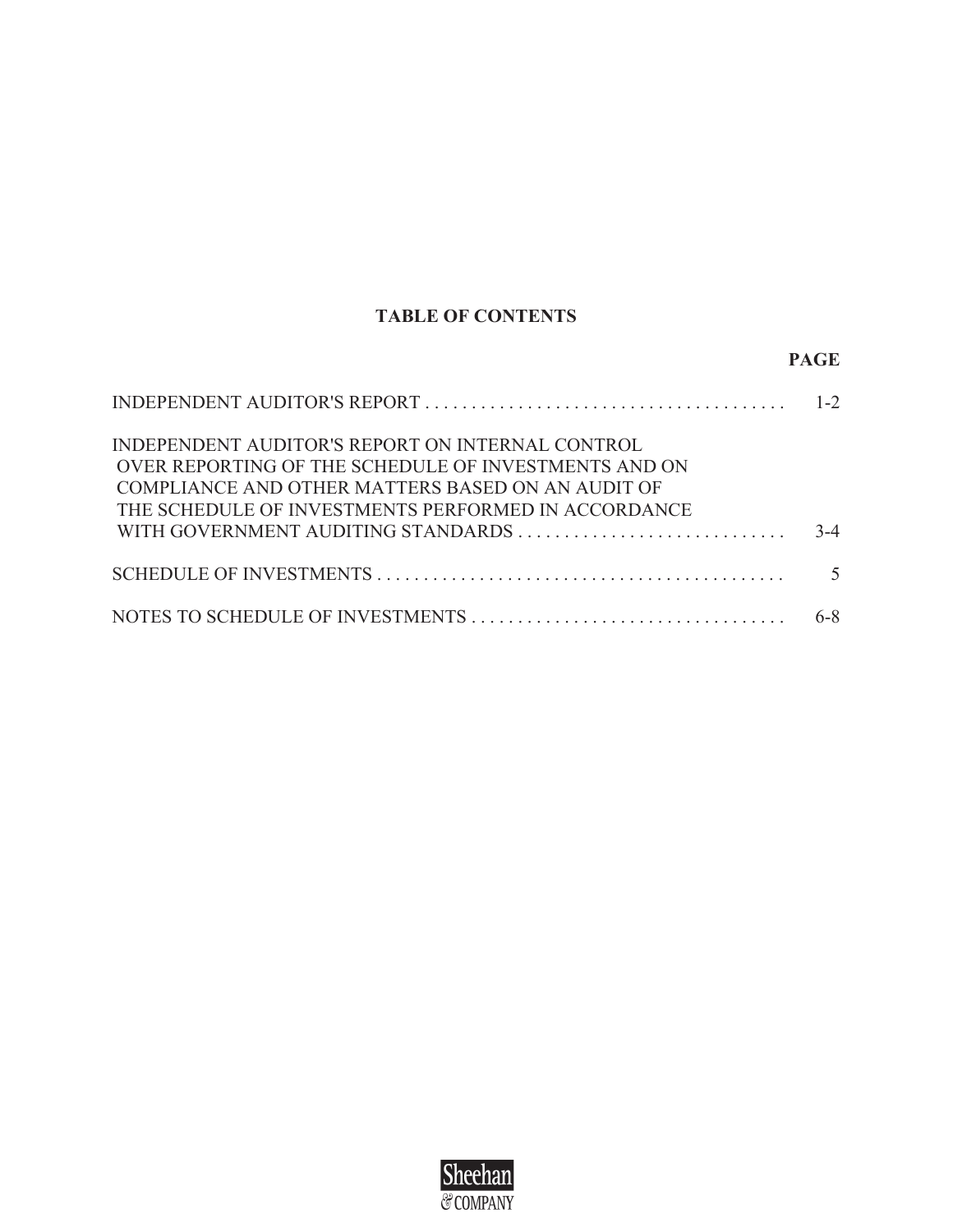

 $S$ **hee han**  $\sum_{631.665.7040}^{165 \text{ Orinoco Drive, Brightwaters, NY 11718}}$ 631.665.7040 • Fax: 631.665.7014

 $\mathbb{C}$  **COMPANY** 11050 516.883.5510 • Fax: 516.767.7438

A PROFESSIONAL CORPORATION OF CERTIFIED PUBLIC ACCOUNTANTS www.sheehancpa.com

### **INDEPENDENT AUDITOR'S REPORT**

To the Members of the Board of Directors Suffolk County Landbank Corporation

#### **Report on the Schedule of Investments**

We have audited the accompanying Schedule of Investments (the Schedule) of the Suffolk County Landbank Corporation (the Corporation), component unit of the County of Suffolk, New York, as of December 31, 2020 and the related notes to the Schedule.

#### **Management's Responsibility for the Schedule**

Management is responsible for the preparation and fair presentation of the Schedule in accordance with accounting principles generally accepted in the United States of America; this includes the design, implementation and maintenance of internal control relevant to the preparation and fair presentation of the Schedule that is free of material misstatement, whether due to fraud or error.

#### **Auditor's Responsibility**

Our responsibility is to express an opinion on the Schedule based on our audit. We conducted our audit in accordance with auditing standards generally accepted in the United States of America and the standards applicable to financial audits contained in *Government Auditing Standards*, issued by the Comptroller General of the United States. Those standards require that we plan and perform the audit to obtain reasonable assurance about whether the Schedule is free from material misstatement.

An audit involves performing procedures to obtain audit evidence about the amounts and disclosures in the Schedule. The procedures selected depend on the auditor's judgment, including the assessment of the risks of material misstatement of the Schedule, whether due to fraud or error. In making those risk assessments, the auditor considers internal control relevant to the Corporation's preparation and fair presentation of the Schedule in order to design audit procedures that are appropriate in the circumstances, but not for the purpose of expressing an opinion on the effectiveness of the Corporation's internal control. Accordingly, we express no such opinion. An audit also includes evaluating the appropriateness of accounting policies used and the reasonableness of significant accounting estimates made by management, as well as evaluating the overall presentation of the Schedule.

We believe that the audit evidence we have obtained is sufficient and appropriate to provide a basis for our audit opinion.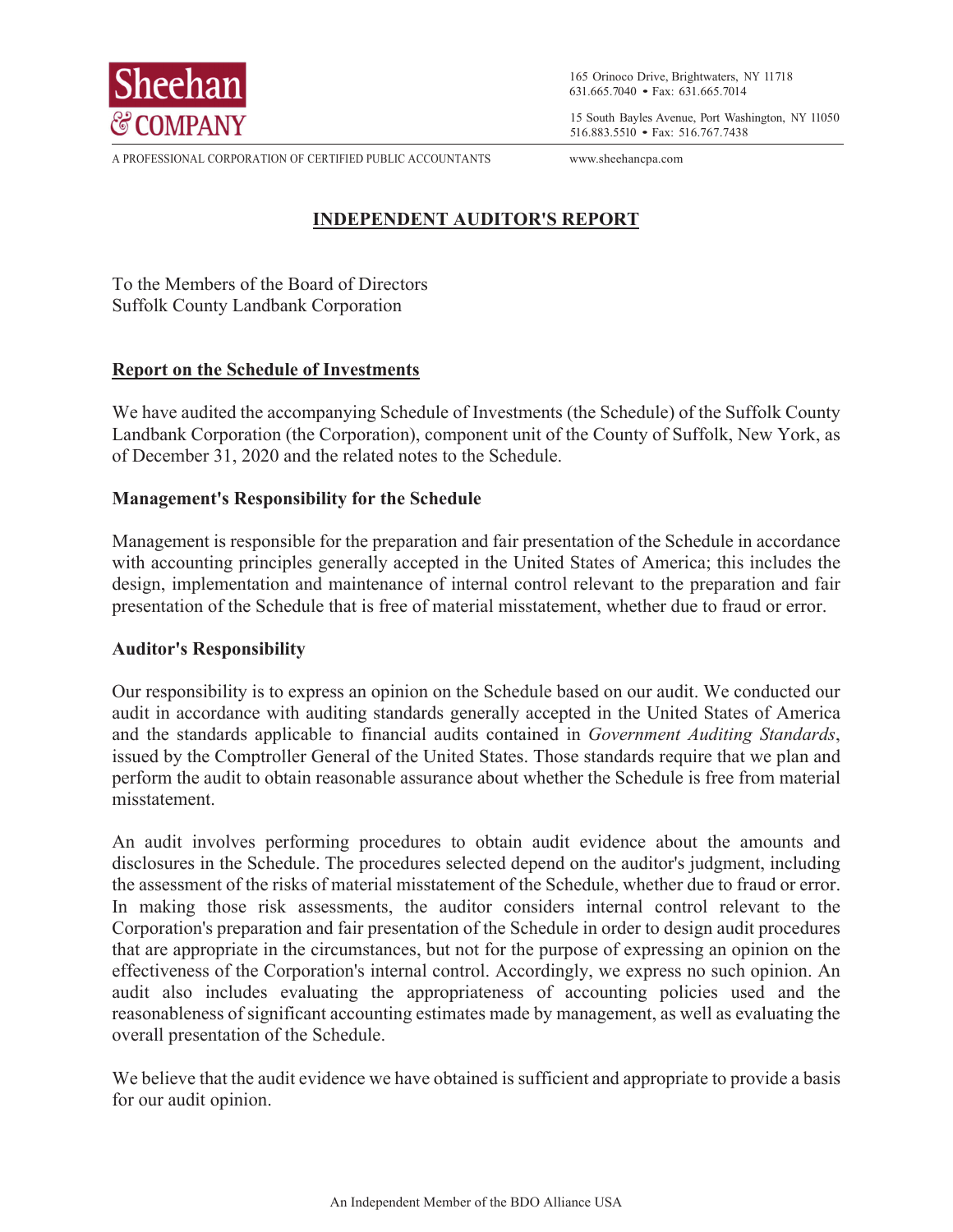To the Members of the Board of Directors Suffolk County Landbank Corporation

#### **Opinion**

In our opinion, the Schedule referred to above presents fairly, in all material respects, the investments of the Corporation as of December 31, 2020, in accordance with accounting principles generally accepted in the United States of America.

#### **Other Matter**

We have audited, in accordance with auditing standards generally accepted in the United States of America and the standards applicable to financial audits contained in *Government Auditing Standards,* issued by the Comptroller General of the United States, the financial statements of the Corporation as of and for the year ended December 31, 2020, and our report thereon, dated March 24, 2021, expressed an unmodified opinion on those financial statements.

#### **Other Reporting Required by** *Government Auditing Standards*

In accordance with *Government Auditing Standards*, we also have issued our report dated March 24, 2021 on our consideration of the Corporation's internal control over financial reporting and on our tests of its compliance with certain provisions of laws, regulations, contracts and grant agreements and other matters with respect to the Schedule. The purpose of that report is to describe the scope of our testing of internal control over financial reporting and compliance, the results of that testing and not to provide an opinion on internal control over financial reporting or on compliance. That report is an integral part of an audit performed in accordance with *Government Auditing Standards* in considering the Corporation's internal control over financial reporting and compliance with respect to the Schedule.

Sheehen & Company CPA, P.C

Brightwaters, New York March 24, 2021

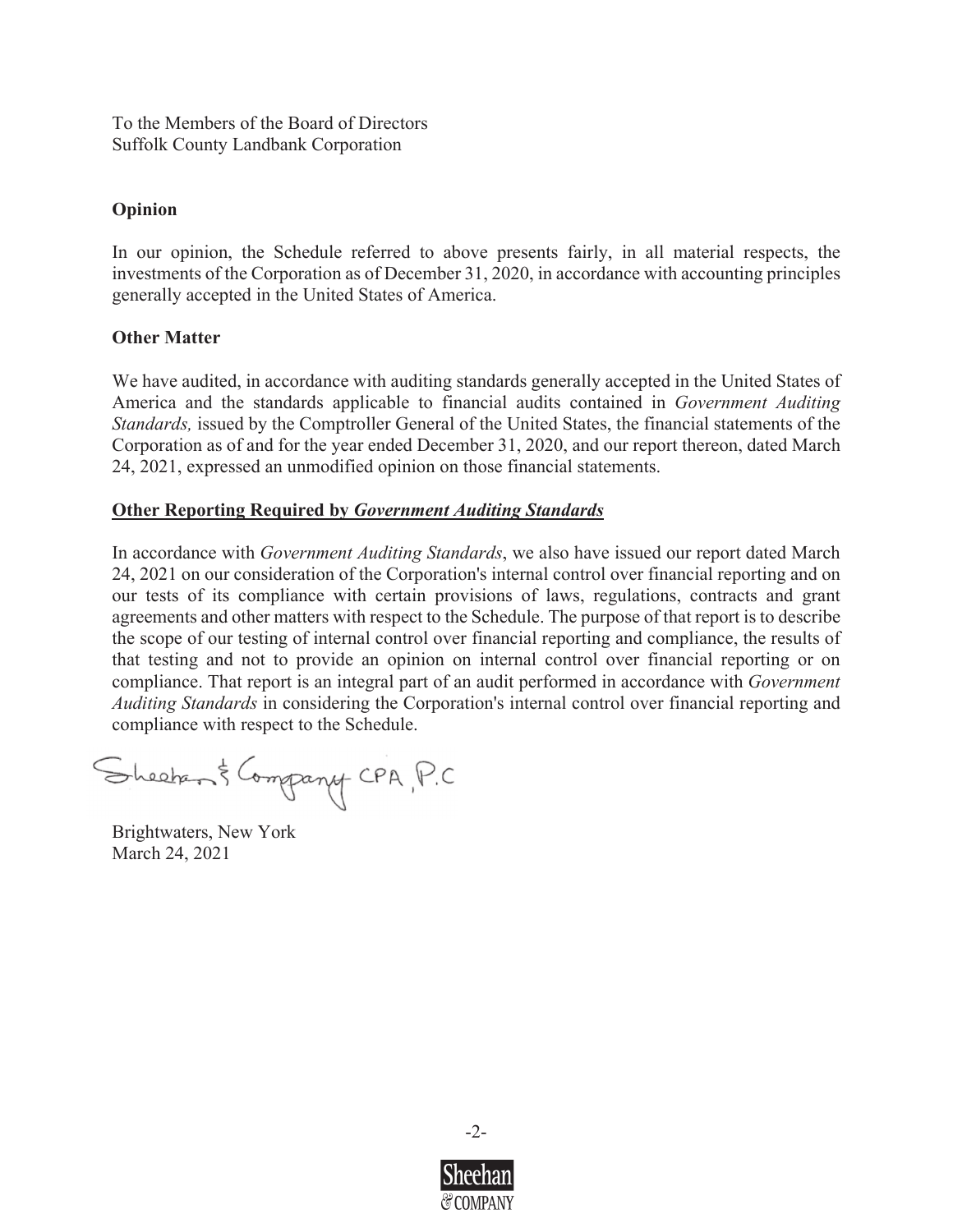

 165 Orinoco Drive, Brightwaters, NY 11718  $S$ hee han  $\frac{165 \text{ Orinoco Drive, Brightwaters, N}}{631.665.7040 \cdot \text{Fax: 631.665.7014}}$ 

 $\mathcal{C}_0$  COMPANY 11050 516.883.5510 • Fax: 516.767.7438

A PROFESSIONAL CORPORATION OF CERTIFIED PUBLIC ACCOUNTANTS www.sheehancpa.com

#### **INDEPENDENT AUDITOR'S REPORT ON INTERNAL CONTROL OVER REPORTING OF THE SCHEDULE OF INVESTMENTS AND ON COMPLIANCE AND OTHER MATTERS BASED ON AN AUDIT OF THE SCHEDULE OF INVESTMENTS PERFORMED IN ACCORDANCE WITH**  *GOVERNMENT AUDITING STANDARDS*

To the Members of the Board of Directors Suffolk County Landbank Corporation

We have audited, in accordance with auditing standards generally accepted in the United States of America and the standards applicable to financial audits contained in *Government Auditing Standards* issued by the Comptroller General of the United States, the Schedule of Investments of the Suffolk County Landbank Corporation (the Corporation) as of December 31, 2020, and the related notes to the Schedule of Investments and have issued our report thereon, dated March 24, 2021.

#### **Internal Control Over Financial Reporting**

In planning and performing our audit of the Schedule of Investments, we considered the Corporation's internal control over financial reporting (internal control) to determine the audit procedures that are appropriate in the circumstances for the purpose of expressing our opinion on the Schedule of Investments, but not for the purpose of expressing an opinion on the effectiveness of the Corporation's internal control. Accordingly, we do not express an opinion on the effectiveness of the Corporation's internal control.

A *deficiency in internal control* exists when the design or operation of a control does not allow management or employees, in the normal course of performing their assigned functions, to prevent, or detect and correct, misstatements on a timely basis. A *material weakness* is a deficiency, or combination of deficiencies, in internal control, such that there is a reasonable possibility that a material misstatement of the Corporation's financial statements will not be prevented, or detected and corrected, on a timely basis. A *significant deficiency* is a deficiency, or a combination of deficiencies, in internal control that is less severe than a material weakness, yet important enough to merit attention by those charged with governance.

Our consideration of internal control was for the limited purpose described in the first paragraph of this section and was not designed to identify all deficiencies in internal control that might be material weaknesses or significant deficiencies. Given these limitations, during our audit we did not identify any deficiencies in internal control that we consider to be material weaknesses. However, material weaknesses may exist that have not been identified.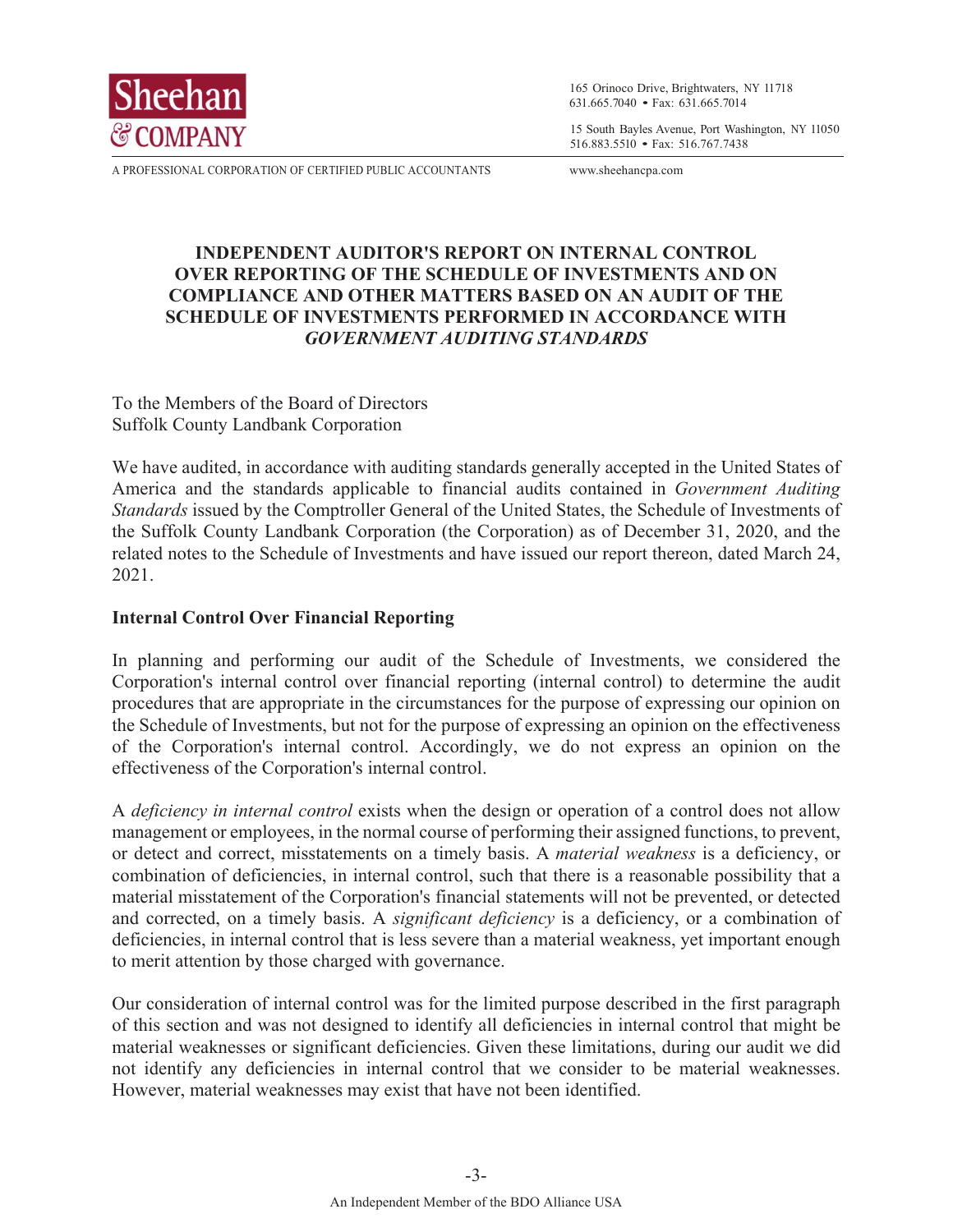To the Members of the Board of Directors Suffolk County Landbank Corporation

#### **Compliance and Other Matters**

As part of obtaining reasonable assurance about whether the Corporation's Schedule of Investments is free of material misstatement, we performed tests of its compliance with certain provisions of laws, regulations, contracts, grant agreements and investment policies established by the Corporation and the New York State Comptroller investment guideline requirements as presented in Section 201.3(c) of the *Accounting, Reporting and Supervision Requirements for Public Authorities*, non-compliance with which could have a direct and material effect on the determination of Schedule of Investments amounts. However, providing an opinion on compliance with those provisions was not an objective of our audit and, accordingly, we do not express such an opinion. The results of our tests disclosed no instances of non-compliance or other matters that are required to be reported under *Government Auditing Standards*.

#### **Purpose of this Report**

The purpose of this report is solely to describe the scope of our testing of internal control and compliance and the results of that testing, and not to provide an opinion on the Corporation's internal control or on compliance with respect to the Schedule of Investments. This report is an integral part of an audit performed in accordance with *Government Auditing Standards* in considering the Corporation's internal control and compliance with respect with the Schedule of Investments. Accordingly, this communication is not suitable for any other purpose.

Sheeher & Company CPA, P.C

Brightwaters, New York March 24, 2021

-4-

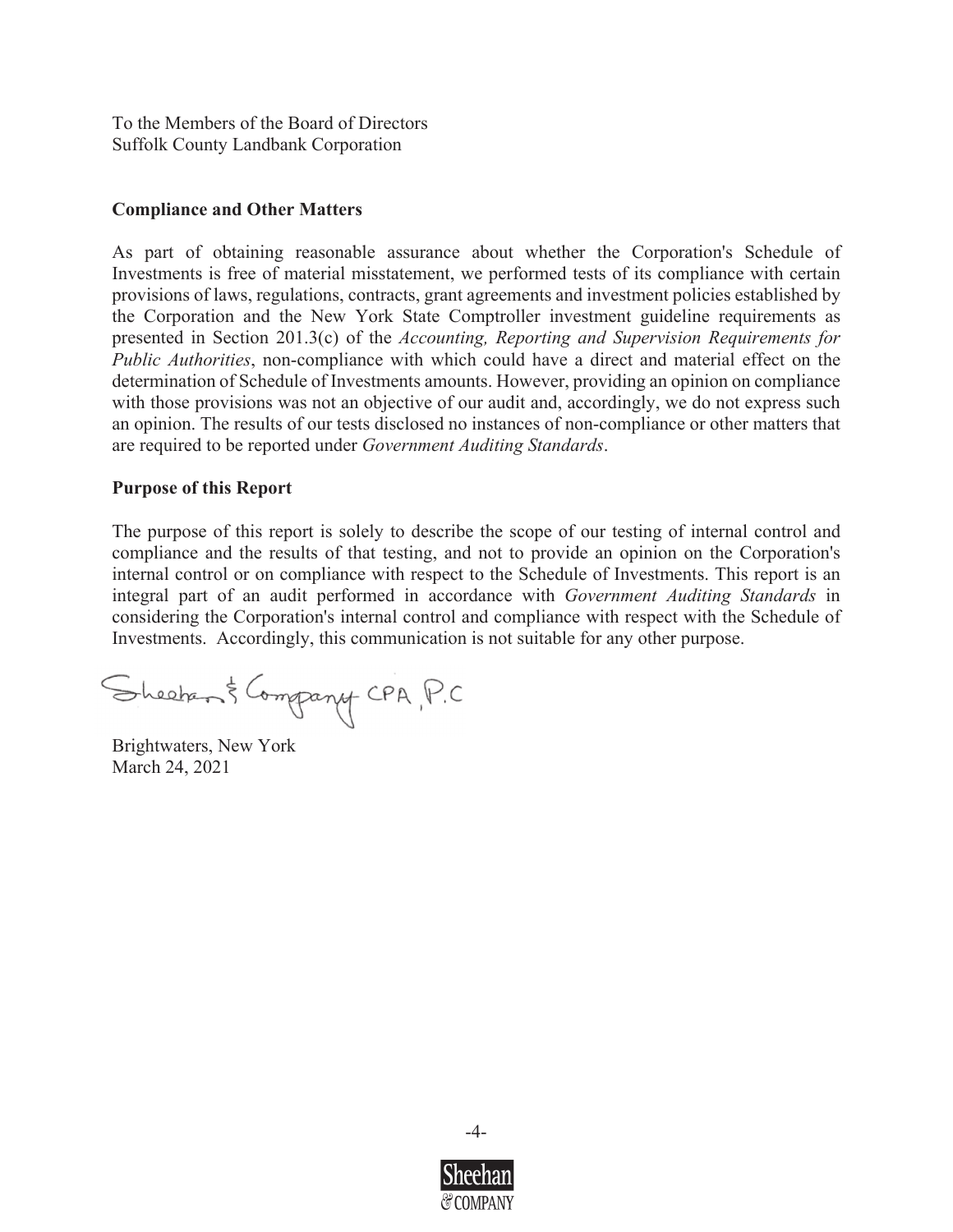### **SCHEDULE OF INVESTMENTS**

## **December 31, 2020**

| Cash and cash equivalents | \$ 3,404,077 |
|---------------------------|--------------|
| Total investments         | \$ 3,404,077 |

See accompanying notes  $-5-$ **Sheehan &COMPANY**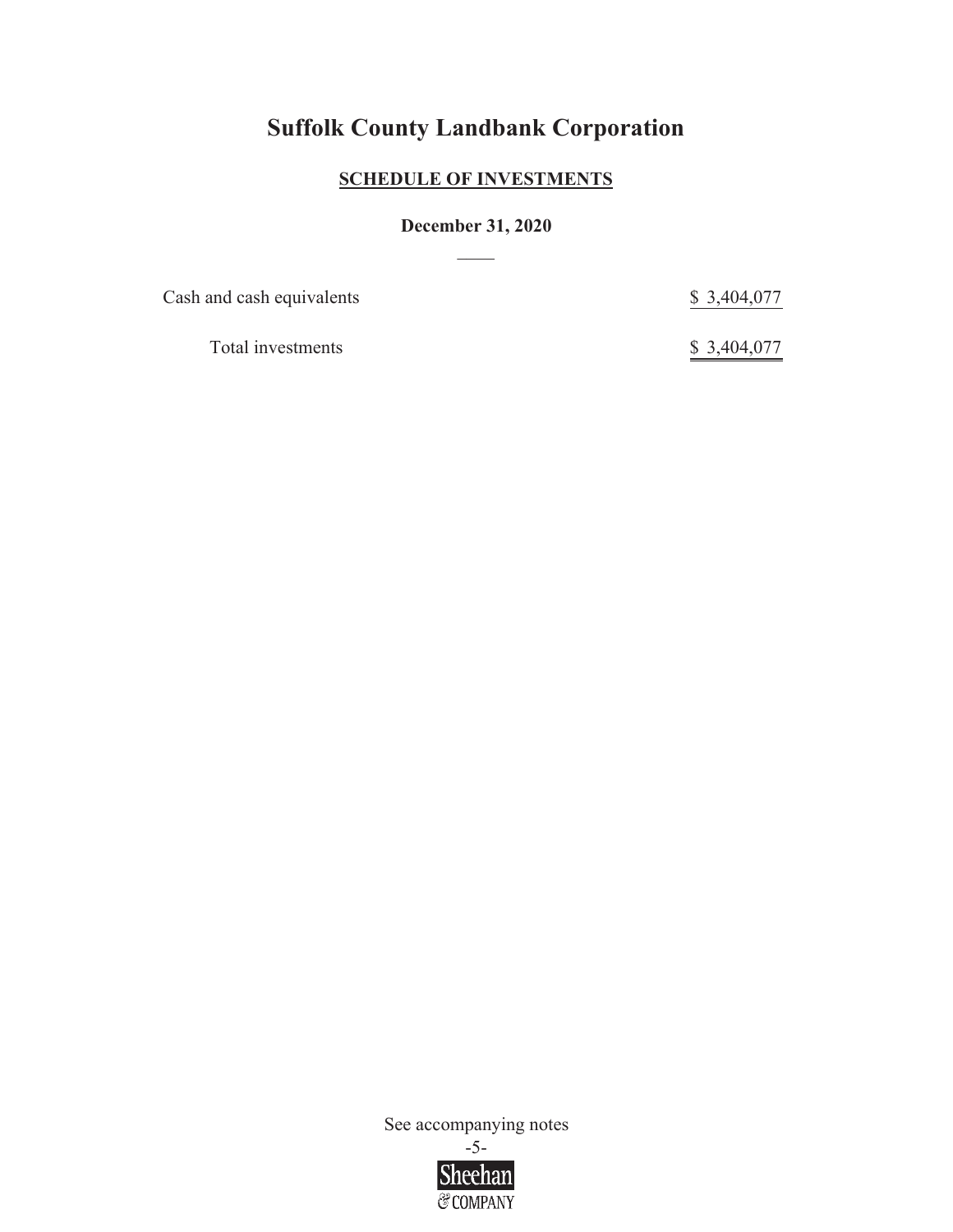### **NOTES TO SCHEDULE OF INVESTMENTS**

#### **1. Background and Organization:**

The Suffolk County Landbank Corporation (the Corporation) is a not-for-profit corporation incorporated under the provisions of Article 16 of the New York Not-For-Profit Corporation Law. Although legally separate from and independent of the County of Suffolk (the County), New York, the Corporation is considered an affiliated organization. The Corporation is being reported as a blended component unit for financial reporting purposes in the County's financial statements.

The Board of Directors (the Board) of the Corporation has seven directors, however as of December 31, 2020, one board position was vacant. One director is appointed by the majority leader of the County Legislature; one director is appointed by the minority leader of the County Legislature; one director shall be the President of the Suffolk County Town Supervisors' Association or a successor organization; one director shall be a representative of an economic development organization in Suffolk County, selected by the County Executive of Suffolk County, with the approval of the Legislature; one director shall be appointed by the County Executive; one director shall be the County Director of Real Estate; and one director shall be the Commissioner of the Suffolk County Department of Economic Development and Planning.

#### **2. Summary of Significant Accounting Policies:**

**Cash, Cash Equivalents and Investments:** The Corporation's cash and cash equivalents consist of demand deposits.

The Corporation has adopted an investment policy which authorizes its treasurer to invest monies not required for immediate expenditure for terms not to exceed its projected cash flow needs in the following types of investments:

- Special time deposit accounts.
- Certificates of deposit.
- <sup>x</sup> Obligations guaranteed by agencies of the United States of America where the payment of principal and interest are guaranteed by the United States of America.
- Obligations of the State of New York, to the extent that no more than 25% of invested monies shall be invested in obligations of the State of New York.
- Obligations issued pursuant to Local Finance Law  $\S 24$  or 25 (with approval of the State Comptroller) by any municipality, school district or district corporation other than the Corporation, to the extent that no more than 15% of invested monies shall be invested in obligations issued pursuant to Local Finance Law § 24 or 25.

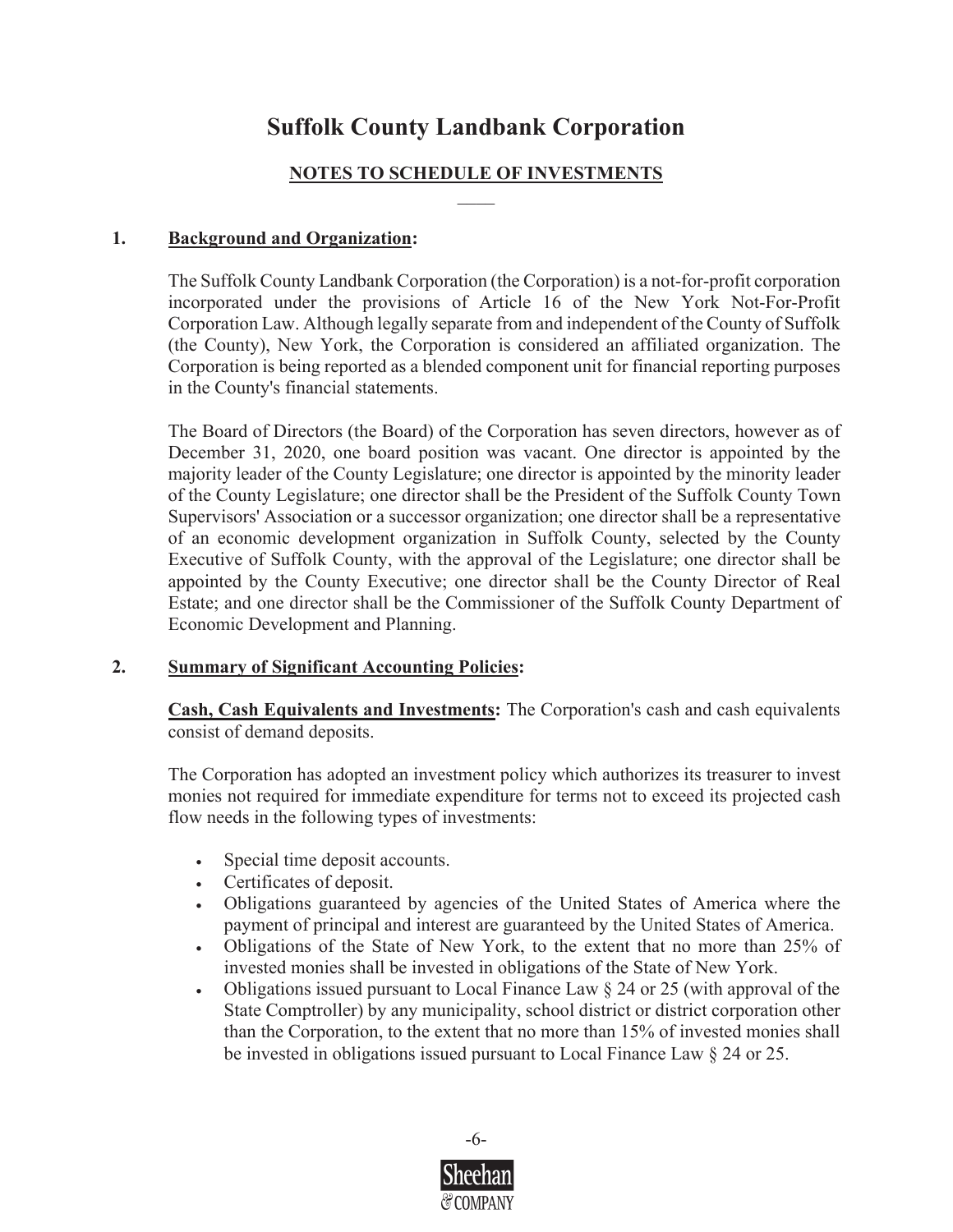## **NOTES TO SCHEDULE OF INVESTMENTS**

### **2. Summary of Significant Accounting Policies (continued):**

#### **Cash, Cash Equivalents and Investments (continued):**

• Participation in a cooperative investment program with another authorized governmental entity pursuant to Article 5-G of the General Municipal Law where such program meets all the requirements set forth in the Office of the State Comptroller Opinion No. 88-46 and the specific investment program has been authorized by the Corporation Board, to the extent that no more than 15% of invested monies, exclusive of trust and agency funds, shall be invested in obligations issued by any one approved cooperative investment program.

All deposits of the Corporation in excess of the amount insured under the provisions of the Federal Deposit Insurance Act shall be secured by collateral comprised of eligible securities.

There are no investments held by the Corporation at December 31, 2020.

*Custodial credit risk - deposits/investments* - Custodial credit risk for investments exist when, in the event of the failure of the counterparty, the Corporation will not be able to recover the value of its investments or collateral securities that are in possession of an outside party.

Deposits are required to be disclosed as exposed to custodial credit risk if they are not covered by depository insurance and the deposits are either:

- Uncollateralized.
- <sup>x</sup> Collateralized with securities held by the pledging financial institution, or
- <sup>x</sup> Collateralized with securities held by the pledging financial institution's trust department or agent, but not
- in the Corporation's name.

At December 31, 2020, the Corporation's bank balance was \$3,557,013. Of the Corporation's bank balance, \$273,550 was covered by federal deposit insurance and \$3,028,451 was secured by collateral held in the Corporation's name by the Corporation's agency, a third party financial institution. The Corporation had \$255,012 in deposits which were not covered by depository insurance or collateralized with securities held by the pledging financial institution in the Corporation's name at December 31, 2020.

*Credit risk* - State law limits investments to those authorized by state statutes. The Corporation has a written investment policy.